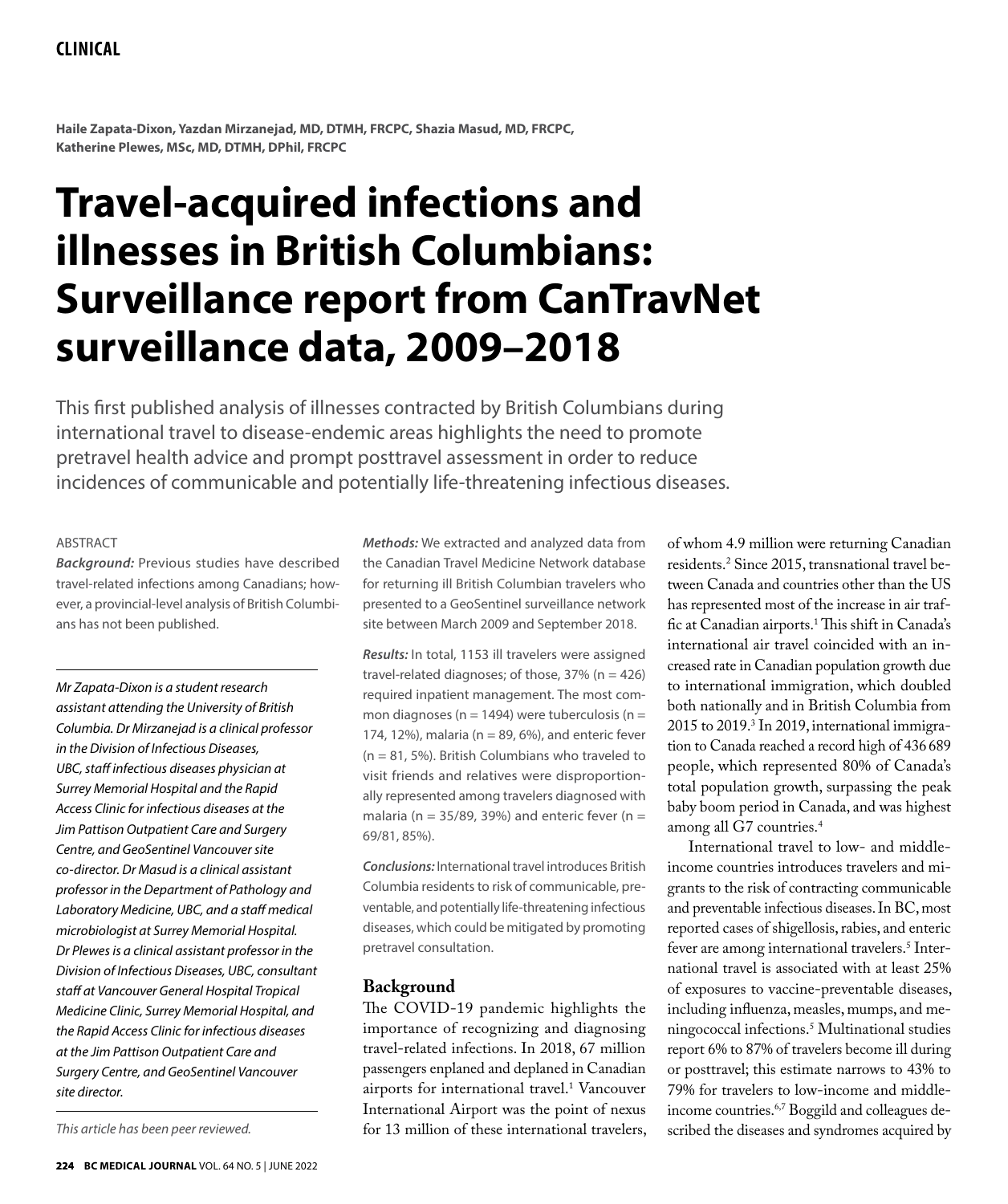Canadian international travelers and migrants who reported to a Canadian GeoSentinel surveillance network site between September 2009 and September 2011; however, British Columbians represented only 7.3% of the travelers analyzed.8 In 2019, Canadians most frequently traveled to Mexico and the UK; among BC travelers, top destinations were China and the UK.9 Research on patterns of travel-related communicable diseases is hindered because the proportion of BC travelers that become ill posttravel has not been systematically assessed. The BC Centre for Disease Control collects provincial data and reports communicable diseases among British Columbians. However, if travel-related illnesses diagnosed in community laboratories are not reported to the BCCDC, travel-related illness may be underestimated, resulting in the underreporting of infections acquired by BC residents during travel.

Our analysis describes travel-related illness among British Columbians who were assessed

posttravel by infectious diseases physicians who specialize in tropical medicine at dedicated Canadian Travel Medicine Network (CanTravNet) clinics in Vancouver, Surrey, and Victoria. Our aim is to describe BC travelers who acquired illness abroad in order to further inform public health infrastructure and enhance strategies that increase the use of pretravel and posttravel/ tropical medicine clinics for prospective and returning BC travelers, respectively.

### **Methods**

## **Data source**

Data were collected from the GeoSentinel global surveillance network surveillance platform (www.istm.org/geosentinel). The US Centers for Disease Control and Prevention Institutional Review Board classifies this data collection protocol as public health surveillance. The seven Canadian GeoSentinel sites constitute CanTravNet, which works in collaboration with the Public Health Agency of Canada. The BC

CanTravNet sites consist of three referral-based posttravel outpatient clinics in Vancouver, Surrey, and Victoria that are staffed by specialists in tropical medicine. The anonymous, delinked, clinician-based travel surveillance data on ill travelers include demographics, travel details, purpose of travel, pretravel consultation, symptoms, and final diagnoses as specific etiologies and syndromes. Etiologic diagnoses are supported by microbiologic confirmation.

#### **Definitions**

The primary purpose for travel designations include tourism, immigration, visiting friends and relatives, missionary and volunteer work, business, and other. Immigration-related travel was designated regardless of migration status. Visiting friends and relatives was defined as first-generation and second-generation immigrants traveling from a high-income country of current residence to a low-income country of origin for the purpose of visiting friends



#### FIGURE. **Regional exposure for returning British Columbia travelers (2009–2018).**

TB: *Mycobacterium tuberculosis*; SSTI: skin and soft tissue infection. Proportions shown represent the proportion of each diagnosis per total number of diagnoses within each region. There were 67 diagnoses that were not assigned a region; indeterminate/multiple regions of travel (n = 33), not ascertainable (n = 8), and missing data (n = 26). Base map adapted from PresentationLoad PowerPoint Maps: www.presentationload.com/powerpoint-maps/.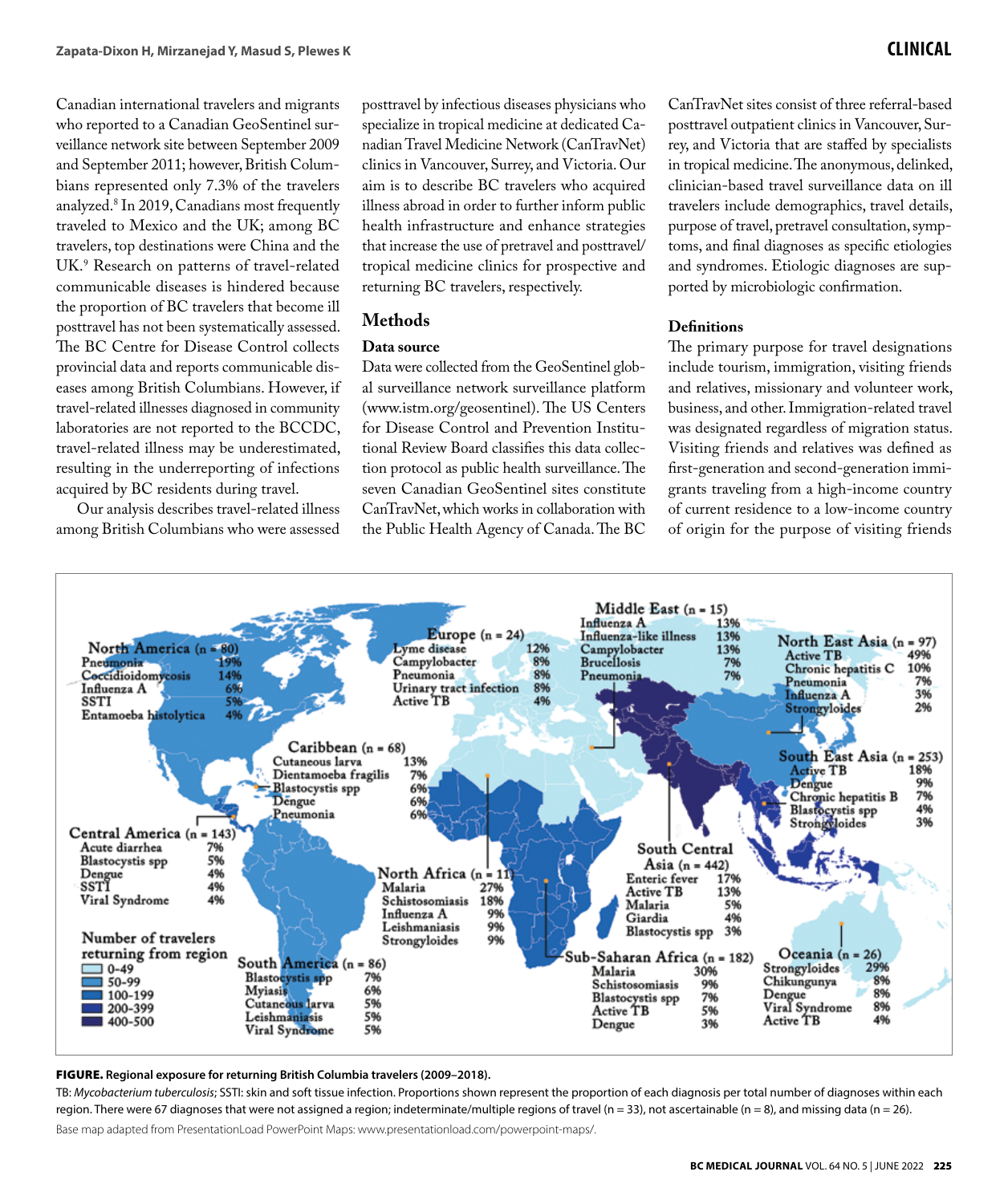and relatives. "Other" includes seasonal or temporary work, education, military service, and medical tourism travel purposes. Countries were grouped into 12 regions: North America, Central America, the Caribbean, South America, Europe, North Africa, Sub-Saharan Africa, the Middle East, South Central Asia, Northeast Asia, Southeast Asia, and Oceania.

#### **Inclusion criteria**

The study group included all patients with travel-related diagnoses recorded in the GeoSentinel database after assessment at a BC CanTravNet site from 30 March 2009 to 12 September 2018.

#### **Statistical analysis**

Extracted data were managed in a Microsoft Access database. Statistical analyses were performed using SPSS Statistics 25 software (SPSS Inc.).

#### **Results**

In total, 1153 travelers with travel-related diagnoses were evaluated by CanTravNet sites in BC during the 9-year surveillance period. There were 1494 diagnoses from the 1153 travelers examined: 891 travelers (77%) had a single diagnosis, and 262 (23%) had multiple diagnoses. The most common diagnoses overall (n = 1494) were tuberculosis (n = 174/1494, 12%), malaria (n =  $89/1494, 6\%)$ , and enteric fever (n = 81/1494, 5%) **[Table 1]**. The most common syndromic diagnoses were febrile syndromes (30%), gastrointestinal syndromes (22%), respiratory syndromes (16%), dermatologic syndromes (9%), and genitourinary syndromes (3%).

| TABLE 1. Top 10 syndromic and etiologic diagnoses from 1153 ill returning travelers, by reason for travel (2009-2018). |  |
|------------------------------------------------------------------------------------------------------------------------|--|
|------------------------------------------------------------------------------------------------------------------------|--|

| Rank                                           | <b>All travelers</b><br>$(n = 1153)$ | Immigration<br>$(n = 236)$ | <b>Tourism</b><br>$(n = 424)$ | Visiting friends and<br>family ( $n = 324$ ) | Missionary and<br>volunteer ( $n = 80$ ) | <b>Business</b><br>$(n = 61)$ | Other*<br>$(n = 28)$       |
|------------------------------------------------|--------------------------------------|----------------------------|-------------------------------|----------------------------------------------|------------------------------------------|-------------------------------|----------------------------|
| Total number<br>of travel-related<br>diagnoses | $(n = 1494)$                         | $(n = 323)$                | $(n = 555)$                   | $(n = 382)$                                  | $(n = 115)$                              | $(n = 82)$                    | $(n = 37)$                 |
| $\mathbf{1}$                                   | Active TB+                           | <b>Active TB</b>           | Blastocystis spp.             | <b>Enteric fever</b>                         | Malaria                                  | Malaria                       | Malaria                    |
|                                                | 174 (12%)                            | 145 (45%)                  | 32 (6%)                       | 69 (18%)                                     | 15 (13%)                                 | 13 (16%)                      | 3(8%)                      |
| $\overline{2}$                                 | Malaria                              | Chronic hepatitis B        | Pneumonia                     | Malaria                                      | Blastocystis spp.                        | Pneumonia                     | <b>Active TB</b>           |
|                                                | 89 (6%)                              | 29 (9%)                    | 32 (6%)                       | 35 (9%)                                      | 12 (10%)                                 | 5(6%)                         | 3(8%)                      |
| 3                                              | <b>Enteric fever</b>                 | Strongyloides              | Dengue                        | <b>Active TB</b>                             | Schistosomiasis                          | <b>Active TB</b>              | Bacteremia                 |
|                                                | 81 (5%)                              | 19 (6%)                    | 32 (6%)                       | 18 (5%)                                      | 7(6%)                                    | 4 (5%)                        | 2(5%)                      |
| $\overline{4}$                                 | Blastocystis spp.                    | Chronic hepatitis C        | Cutaneous larva<br>migrans    | Dengue                                       | Dengue                                   | Dengue                        | Blastocystis spp.          |
|                                                | 60 (4%)                              | 16 (5%)                    | 20 (4%)                       | 15 (4%)                                      | 6(5%)                                    | 4 (5%)                        | 2(5%)                      |
| 5                                              | Dengue                               | Malaria                    | Viral syndrome                | Entamoeba<br>histolytica                     | Entamoeba<br>histolytica                 | Blastocystis spp.             | Leishmaniasis              |
|                                                | 55 (4%)                              | 9(3%)                      | 20 (4%)                       | 11 (3%)                                      | 6(5%)                                    | 4 (5%)                        | 2(5%)                      |
| 6                                              | Pneumonia                            | Schistosomiasis            | Acute diarrhea                | Acute diarrhea                               | Febrile illness                          | Influenza-like illness        | Schistosomiasis            |
|                                                | 51 (3%)                              | 9(3%)                      | 19 (3%)                       | 11 (3%)                                      | 5(4%)                                    | 4(5%)                         | 2(5%)                      |
| $\overline{7}$                                 | Acute diarrhea                       | Latent TB                  | SSTI <sup>‡</sup>             | <b>Brucellosis</b>                           | Giardia                                  | <b>SSTI</b>                   | Shigella                   |
|                                                | 35 (2%)                              | 7(2%)                      | 18 (3%)                       | 9(2%)                                        | 4(4%)                                    | 4(5%)                         | 2(5%)                      |
| 8                                              | Chronic<br>hepatitis B               | Echinococcosis             | Giardia                       | Urinary tract<br>infection                   | Rickettsia                               | Influenza A                   | SSTI                       |
|                                                | 33 (2%)                              | 4(1%)                      | 16 (3%)                       | 9(2%)                                        | 3(3%)                                    | 3(4%)                         | 2(5%)                      |
| 9                                              | Entamoeba<br>histolytica             | Leprosy                    | Insect bite                   | Blastocystis spp.                            | <b>Enteric fever</b>                     | Campylobacter                 | Urinary tract<br>infection |
|                                                | 32 (2%)                              | 4(1%)                      | 15 (3%)                       | 8(2%)                                        | 2(2%)                                    | 2(2%)                         | 2(5%)                      |
| 10                                             | Strongyloides                        | Dientamoeba<br>fragilis    | Malaria                       | Giardia                                      | Campylobacter                            | Coccidioidomycosis            | Viral syndrome             |
|                                                | 31 (2%)                              | 3(1%)                      | 14 (3%)                       | 7 (2%)                                       | 2(2%)                                    | 2(2%)                         | 2(5%)                      |

\* Other: includes reason for travel related to military, education/student, or planned medical care

† TB: tuberculosis

‡ SSTI: skin and soft tissue infection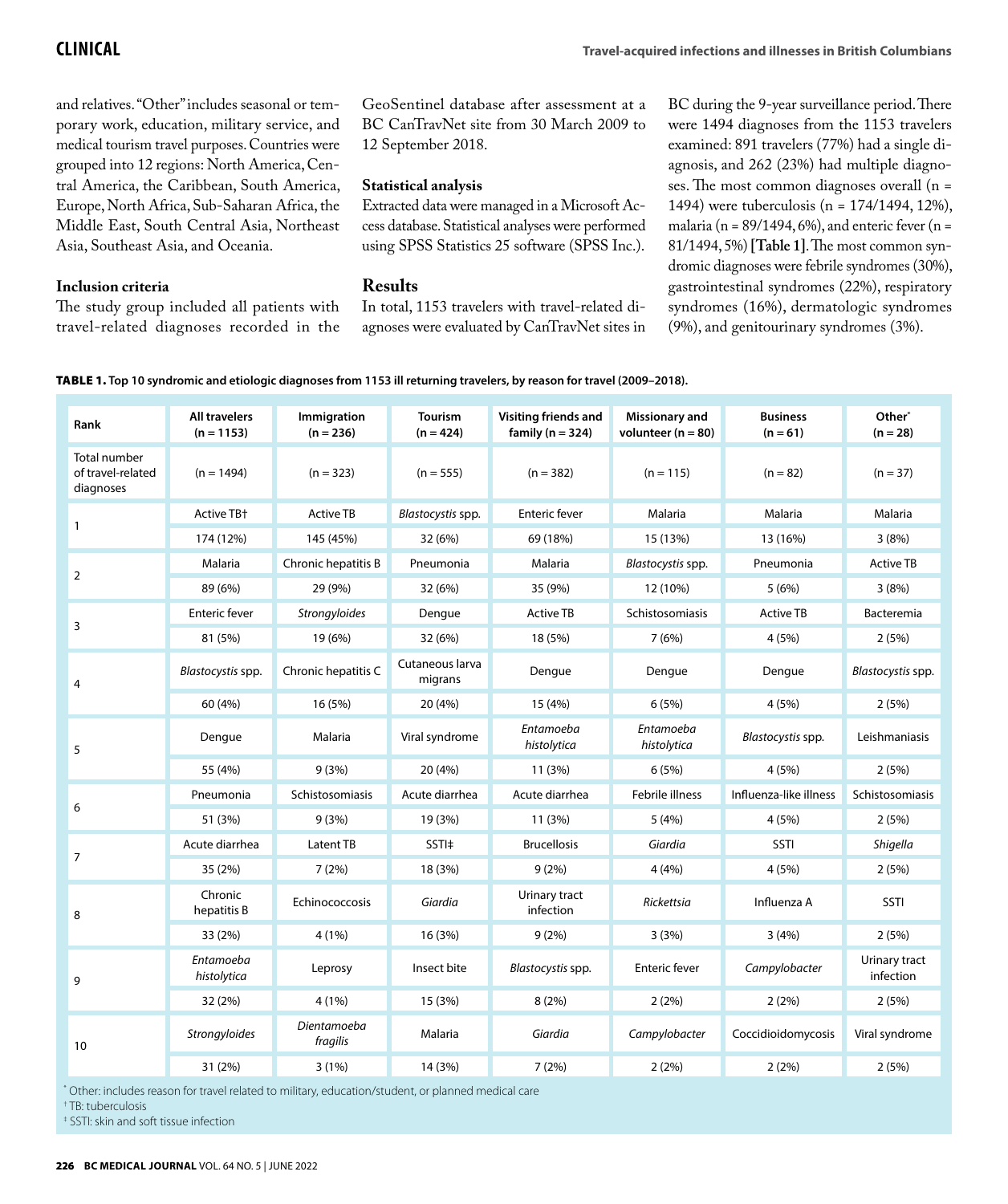A total of 620 diagnoses were assigned to 426 patients who required inpatient management: the most common inpatient diagnoses were active TB ( $n = 147/620$ , 24%), malaria (n = 49/620, 8%), pneumonia (n = 45/620, 7%), enteric fever ( $n = 41/620$ , 7%), and dengue ( $n =$ 18/620, 3%) **[Table 2]**.

Among travelers who required outpatient management, the most common etiologic diagnoses were *Blastocystis* spp. infection (n = 57/874, 7%), enteric fever (n = 40/874, 5%), malaria (n = 40/874, 5%), dengue (n = 39/874, 5%), and chronic hepatitis B (n = 28/874, 3%).

Among all 1153 travelers, the top reasons for travel were tourism  $(n = 424, 37%)$ , visiting friends and relatives ( $n = 324, 28\%)$ , immigration (n = 236, 21%), missionary and volunteer work (n = 80, 7%), and business (n =  $61,5\%$ ). Among nonimmigration travelers, the most common diagnoses were enteric fever (7%), malaria (7%), *Blastocystis* spp. infection (5%), dengue (5%), and pneumonia (4%). The Figure summarizes the top five diagnoses per region of exposure: the most common regions of exposure

overall were South Central Asia, Southeast Asia, and Sub-Saharan Africa.

#### **Tuberculosis**

Active tuberculosis was the most common diagnosis among all travelers **[Table 1]**; most cases were diagnosed among those traveling for immigration purposes (145/174, 83%). Hospitalization was required for 84% (147/174) of all active tuberculosis diagnoses. Five patients with tuberculosis (3%) were diagnosed with drug-resistant tuberculosis; additional

TABLE 2. **Top five syndromic or etiologic diagnoses from 1153 ill returning travelers, by posttravel level of care required (2009–2018).**

| <b>Diagnosis</b>      | Total number of diagnoses in<br>database ( $n = 1494$ ) | Total number of diagnoses requiring<br>hospitalization ( $n = 620$ ) | Three most common source countries |
|-----------------------|---------------------------------------------------------|----------------------------------------------------------------------|------------------------------------|
| <b>Active TB*</b>     | 174                                                     | 147 (84%)                                                            | India, China, Philippines          |
| Pulmonary             | 111                                                     | 106 (95%)                                                            | India, China, Philippines          |
| Extrapulmonary        | 51                                                      | 29 (57%)                                                             | India, China, Vietnam              |
| Intracranial TB       | 26                                                      | 13 (50%)                                                             | India, Philippines, China          |
| Abdominal             | 14                                                      | 9(64%)                                                               | India, China, Vietnam              |
| Skeletal              | 5                                                       | 4 (80%)                                                              | China, Pakistan, Vietnam           |
| Other                 | 6                                                       | 3(50%)                                                               | Philippines, China, India          |
| Miliary               | $\overline{7}$                                          | 7 (100%)                                                             | India, Hong Kong, Vietnam          |
| XDR/MDR+              | 5                                                       | 5 (100%)                                                             | China, Philippines, Vietnam        |
| <b>Malaria</b>        | 89                                                      | 49 (55%)                                                             | India, Nigeria, Uganda             |
| Plasmodium falciparum | 46                                                      | 35 (76%)                                                             | Nigeria, Uganda, Kenya             |
| P. vivax              | 27                                                      | 9(33%)                                                               | India, Indonesia, Pakistan         |
| P. ovale              | 5                                                       | 2 (40%)                                                              | Uganda, Ghana, Sierra Leone        |
| Plasmodium spp.‡      | 11                                                      | 3(27%)                                                               | Nigeria, India, Ghana              |
| Pneumonia             | 51                                                      | 45 (88%)                                                             | United States, China, India        |
| Lobar                 | 32                                                      | 29 (91%)                                                             | United States, China, India        |
| Atypical              | 13                                                      | 11 (85%)                                                             | United States, China, India        |
| Other                 | 6                                                       | 5 (83%)                                                              | US, Hong Kong, Dominican Republic  |
| <b>Enteric fever</b>  | 81                                                      | 41 (51%)                                                             | India, Mexico, Pakistan            |
| Salmonella Typhi      | 42                                                      | 25 (60%)                                                             | India, Pakistan                    |
| Salmonella Paratyphi  | 23                                                      | 12 (52%)                                                             | India, Mexico, Pakistan            |
| Unspeciated           | 16                                                      | 4 (25%)                                                              | India                              |
| <b>Dengue</b>         | 55                                                      | 18 (33%)                                                             | India, Indonesia, Philippines      |

\*TB: *Mycobacterium tuberculosis*

† XDR: extensively drug-resistant tuberculosis/MDR: multidrug-resistant tuberculosis ‡ unspeciated *Plasmodium* spp. infections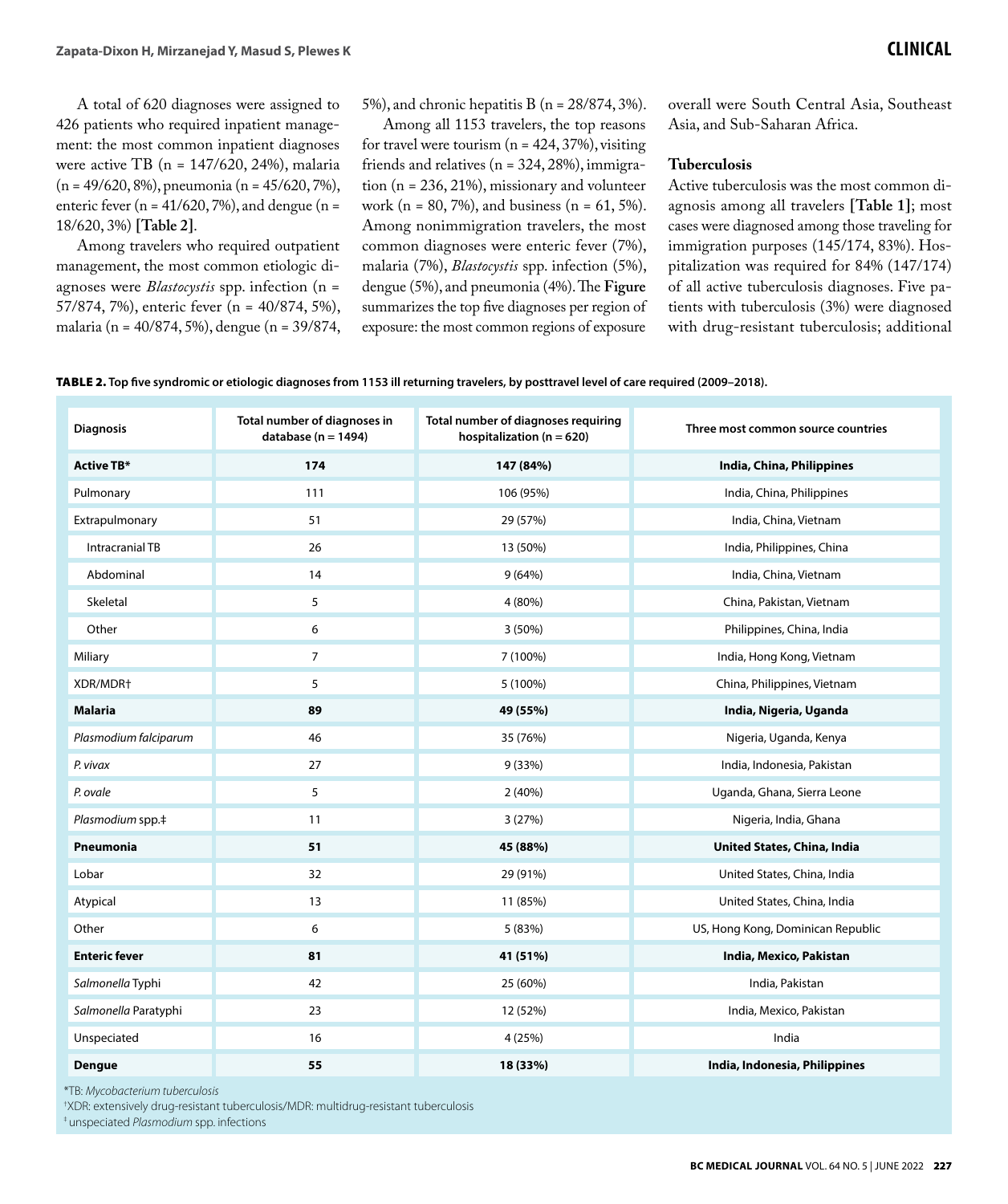resistance to rifabutin was identified in one patient, another patient was resistant to streptomycin, and one patient was resistant to streptomycin, pyrazinamide, and rifabutin. The most common regions of exposure to tuberculosis were South Central Asia (n = 56/174, 32%), Northeast Asia (n = 48/174, 28%), and Southeast Asia ( $n = 47/174$ , 27%). Three countries accounted for most (71%) of the active tuberculosis exposures **[Table 2]**: India (n = 50, 29%), China (n = 45, 26%), and the Philippines  $(n = 27, 16\%).$ 

#### **Malaria**

Malaria was the second-most common diagnosis among all travelers, most of whom were traveling for visiting friends and relatives (35/89, 39%), missionary and volunteer work (15/89, 17%), tourism (14/89, 16%), or business (13/89, 15%) **[Table 1]**. **Table 2** shows the *Plasmodium* species of infection, the proportions of malaria cases requiring hospitalization, and the top countries of exposure for all malaria diagnoses. Nine patients (10%) were diagnosed with severe malaria: one due to infection with *P. vivax* acquired in India, seven due to infection with *P. falciparum* acquired in Sub-Saharan Africa, and one case was unspeciated. The three most common regions of exposure to malaria were Sub-Saharan Africa (n = 54, 61%), South Central Asia (n = 22, 25%), and Southeast Asia  $(n = 5, 6\%)$ . Three countries accounted for nearly half (44%) of the malaria exposures **[Table 2]**: India (n = 19, 21%), Nigeria (n = 11, 12%), and Uganda (n = 10, 11%).

#### **Enteric fever**

Enteric fever was the third-most common diagnosis, with nonimmigration travelers accounting for all diagnoses. Those traveling to visit friends and relatives accounted for 85% (69/81) of all enteric fever diagnoses **[Table 1**]. *Salmonella enterica* serotype Typhi and Paratyphi were isolated from blood and/or stool in 42 (52%) and 23 (28%) patients, respectively; the remaining cases of typhoidal *Salmonella* isolates were unspecified. The three most common regions of exposure to enteric fever were South Central Asia (n = 75, 93%), Central America (n = 5, 6%), and Southeast Asia (n = 1, 1%). Three countries accounted for most (93%) of the active enteric

#### **Pediatric diagnoses**

Children and adolescents aged 18 years and younger ( $n = 49$ ) accounted for 4% ( $n =$ 61/1494) of all diagnoses. The most common diagnoses were enteric fever (n = 8, 13%), malaria ( $n = 5$ , 8%), and active tuberculosis ( $n =$ 4, 7%). Inpatient management was required in 31% of children and adolescents (15/49). The

> **This analysis showed that potentially lifethreatening infections were commonly acquired by British Columbians during travel abroad. Active tuberculosis, malaria, and enteric fever were encountered most frequently, with clear overrepresentation among specific cohorts of travelers and geographic regions.**

most common diagnoses among those hospitalized were enteric fever caused by *Salmonella* Typhi (n = 5), falciparum malaria (n = 2), dengue  $(n = 2)$ , and active tuberculosis  $(n = 2)$ ; one pediatric patient was hospitalized with melioidosis.

Young people aged 16 to 18 years were more commonly diagnosed with travel-related illness ( $n = 34, 56\%$ ) than those aged 0 to 5 years  $(n = 12, 20\%)$  and 6 to 10 years  $(n = 10, 16\%).$ Among those aged 0 to 10 years, visiting friends and family and tourism represented all reasons for travel. Children older than 10 years increasingly traveled for missionary and volunteer work (7/39, 18%). India was the most common source country for illness among those aged 0 to 10 years and 16 to 18 years; Thailand was the most common source country for illness among 11 to 15-year-olds.

#### **Discussion**

This analysis showed that potentially life-threatening infections were commonly acquired by British Columbians during travel abroad. Active tuberculosis, malaria, and enteric fever were encountered most frequently, with clear overrepresentation among specific cohorts of travelers and geographic regions. Inpatient management was required for 37% of travelers, among whom the most common diagnoses were active tuberculosis, followed by malaria, pneumonia, enteric fever, and dengue.

Travel-related active TB was disproportionately represented in those who traveled for immigration. This is consistent with active TB incidence reported by the BCCDC.<sup>10</sup> The Canadian tuberculosis standards identify individual and public health benefits of latent TB infection treatment for individuals migrating from countries with a high incidence of TB.11 Our analysis found that 70% of tuberculosis diagnoses occurred among immigrants who originated from three countries: India, China, and the Philippines. This highlights the need for proactive measures for those who might benefit from latent TB infection treatment in order to prevent treatable and potentially serious pulmonary and extrapulmonary TB infections.

Malaria due to *P. falciparum* infection, which can cause severe and potentially fatal disease, was reported in more than half of ill returning travelers who had malaria. While malaria infections due to *P. vivax* less commonly cause severe disease, it is notable that one-third of *P. vivax* infections required hospitalization. Of the 10% of malaria-infected travelers who had severe malaria, most cases were acquired by those traveling for business or tourism in Sub-Saharan Africa; however, there was one severe malaria case caused by *P. vivax*, which was acquired in India. Although there were no deaths among the severe malaria cases, one to two Canadians die annually due to delayed diagnosis or treatment.12 Overall, most travel-related malaria was acquired by those traveling to visit friends and relatives, followed by missionary or volunteer work, tourism, and business travel. Our analysis showed that *P. falciparum* malaria was most commonly acquired in Sub-Saharan Africa, whereas *P. vivax* malaria was most commonly acquired in South Asia and Indonesia, consistent with the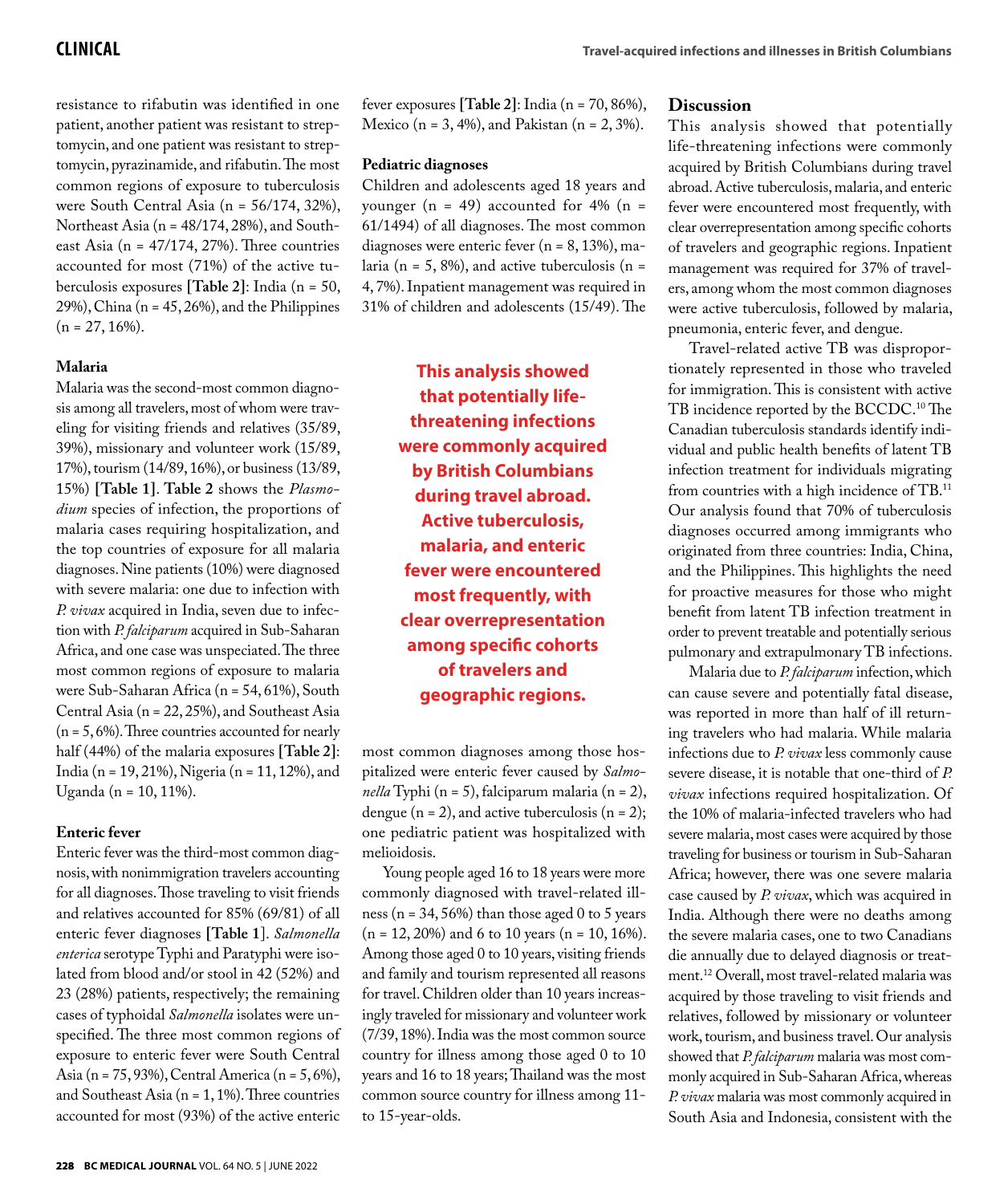literature on malaria acquired by travelers.<sup>8,13</sup> Targeted strategies are needed to increase appropriate malaria prophylaxis prescribing and adherence among these differing populations of travelers to high-risk malaria endemic regions in order to reduce malaria infections.

Enteric fever was among the top diagnoses requiring hospitalization. This was the most common diagnosis among travelers who visited friends and relatives, most of whom traveled to South Central Asia. A high proportion of enteric fever in North America is consistently reported among travelers who visit friends and relatives in South Asia, which has among the highest incidence of the disease.<sup>8,14,15</sup> Population-based estimates of the medical costs of enteric fever in Ontario highlight the substantial avoidable health care spending required for diagnosing and treating these infections.16 The World Health Organization has proposed a policy on the programmatic use of oral live-attenuated Ty21a typhoid and parenteral unconjugated Vi polysaccharide in endemic countries. Despite countries having limited vaccine uptake in routine immunization programs, the global incidence rates of enteric fever have decreased.15,17 The newer generation typhoid conjugate vaccines have the potential to effectively reduce the global burden of enteric fever.18 Until the programmatic use of the newer generation typhoid conjugate vaccines is established in endemic countries, British Columbians are at risk of acquiring enteric fever when traveling to those countries. Typhoid immunization with an appropriate vaccine that is available in Canada, which has shown moderate effectiveness in travelers, is recommended for travelers to South Asia.19,20 However, pretravel consultation to facilitate vaccination is infrequently sought by travelers who visit friends and relatives in high-burden regions.21,22 The reasons for not seeking travel health advice are multifactorial; thus, the approach to identifying British Columbians at risk for enteric fever and the tailoring of prevention strategies is critical.

#### **Study limitations**

This analysis is representative only of BC international travelers who were assessed at referral-based CanTravNet sites in BC. For example, although sexually transmitted infections

are commonly acquired during travel, only 1% of travelers in this data set had a diagnosis of sexually transmitted infection. Thus, the severity and frequency of illness among returning travelers in BC is underestimated. With a lack of denominator data (i.e., the total number of travelers), travel-related disease rates and risks cannot be determined, and the proportion of hospitalized patients is likely overrepresented. However, the descriptive analysis specific to BC travelers does highlight the utility of travelers being assessed at a BC CanTravNet site

> **Fever in returning travelers is a medical emergency, but chemoprophylaxis, vaccines, or other prevention strategies are available for many of the serious travelrelated infections reported in this analysis.**

after travel, as this information can be used to tailor strategies for improving pretravel and posttravel health care. Previous Canadian Geo-Sentinel studies have shown that low numbers of travelers receive pretravel consultation, which is consistent with international GeoSentinel reporting. While limited data preclude definitive reporting of British Columbia pretravel practices, our data indicate that similarly low numbers of travelers received pretravel consultation. Public health strategies for encouraging pretravel and posttravel assessments could help reduce rates of potentially communicable travel-related illness and morbidity in BC.

#### **Conclusions**

This analysis highlights the effect of travel-related illness on British Columbians. The detailed data on travelers may contribute to provincial public health strategies for increasing tailored pretravel health advice and posttravel assessment in order to prevent, control, and manage travel-related infectious diseases. Broader and more accessible information on travel-related illness could benefit those at high risk of acquiring infectious diseases. This may further benefit British Columbians by reducing travel-related illness and morbidity, and potentially reducing costs to the health care system. As British Columbia's public health policies related to COVID-19 shift and international travel increases, referrals for prompt specialized posttravel assessment at a CanTravNet site in order to differentiate travel-related illness may facilitate improved patient outcomes. Further, a CanTravNet collaboration with BC public health promoting assessment at the dedicated posttravel clinics within the CanTravNet network (located in Vancouver, Surrey, and Victoria) may enhance the ability of the existing sentinel system to prospectively detect trends, monitor the burden of disease, and identify outbreaks among traveling British Columbians.

#### **Summary**

In response to the COVID-19 pandemic, global public health networks have demonstrated the value of using and sharing public health surveillance data. Further, the pandemic highlights the significant public health effects of travel-acquired illness. There is a paucity of research on travel-related illness among British Columbians. Fever in returning travelers is a medical emergency, but chemoprophylaxis, vaccines, or other prevention strategies are available for many of the serious travel-related infections reported in this analysis. This highlights the opportunity to prevent illnesses acquired during travel by promoting pretravel health advice and to reduce morbidity by conducting rapid posttravel assessment by specialists in tropical medicine. Proactive and prompt posttravel assessment of British Columbians traveling to endemic areas is beneficial at both an individual level and a population level by detecting communicable diseases and reducing costs to the health care system, and may further facilitate global surveillance of travel-related infectious diseases.  $\blacksquare$ 

#### **Acknowledgments**

We acknowledge Drs Patrick Doyle, Wayne Ghesquiere, and Jan Hajek for their work as previous GeoSentinel Vancouver site directors (PD, JH)/